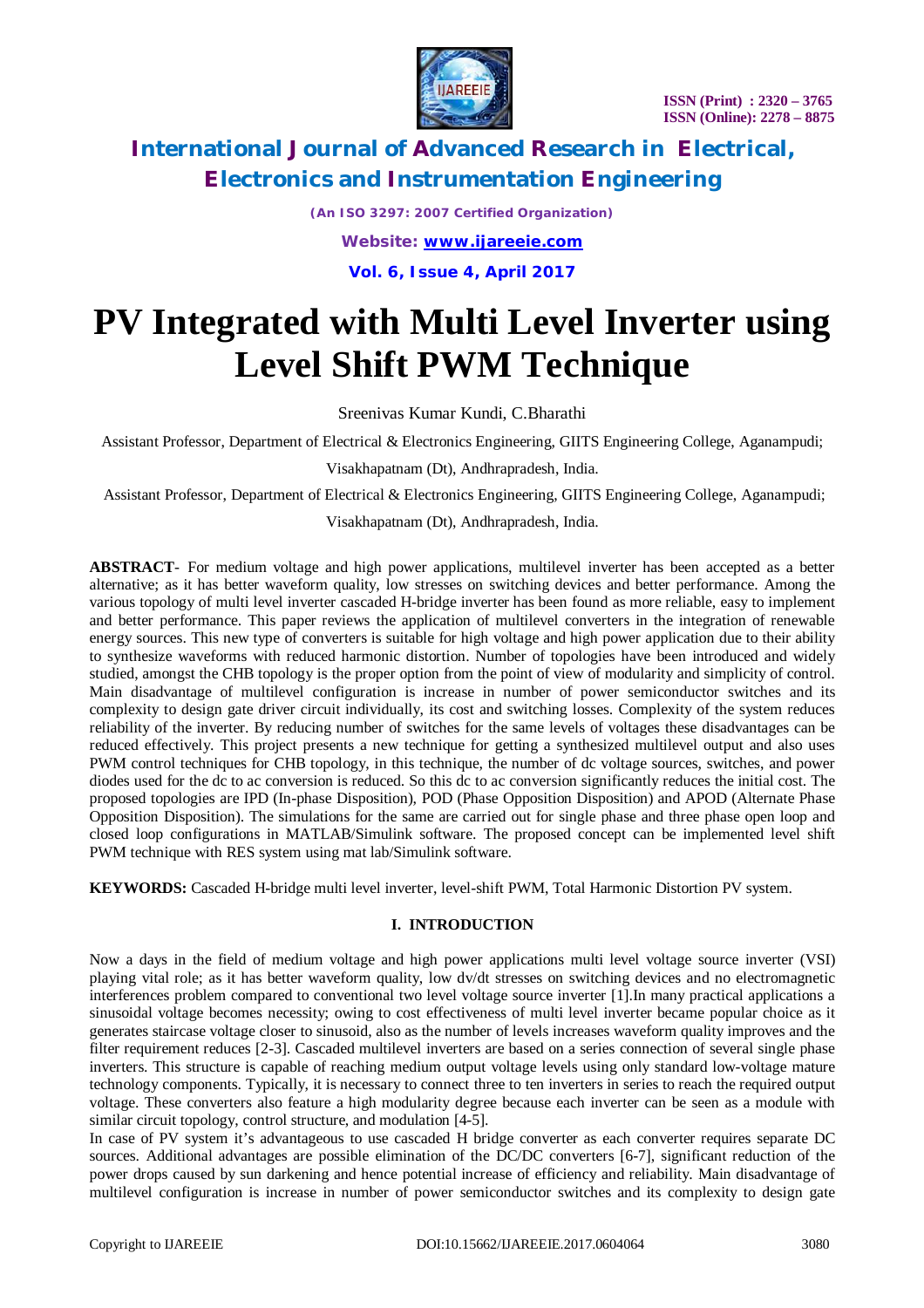

*(An ISO 3297: 2007 Certified Organization)*

#### *Website: [www.ijareeie.com](http://www.ijareeie.com)*

#### **Vol. 6, Issue 4, April 2017**

driver circuit individually, its cost and switching losses. Complexity of the system reduces reliability of the inverter. By reducing number of switches for the same levels of voltages these disadvantages can be reduced effectively.

Total Harmonic Distortion (THD) and to control the output voltage of multilevel inverter; carrier based PWM is one of them [8-9]. It is a so called sine triangle PWM; as a reference is sine wave and carrier is triangular wave. Level shifted method is a type of sine PWM technique and it has three types, namely: In phase disposition, phase opposition disposition, alternative phase opposition disposition.

This paper focuses on improving the efficiency of the multilevel inverter and quality of output voltage waveform. Harmonics Elimination was implemented to reduce the Total Harmonics Distortion (THD) [10-11] value. To minimize the power demand and scarcity we have to improve the power extracting methods. There are many limitations in extracting power from renewable energy resources. To extract power from solar cells multilevel inverter is used. It synthesizes the desired ac output waveform from several dc sources. In industrial applications multilevel inverter shows hope to reduce initial cost and complexity [12-13].

A single sinusoidal reference is compared with each carrier signal to determine the output voltage for the inverter. In case of the N-level NPC type multi-level [14] inverter, N-l triangular carrier signals with the same frequency and amplitude are used so that they fully occupy contiguous bands over the range +VDC to -VDC.

If the capacitor voltage is unbalanced, the output voltage becomes unsymmetrical and it results in a high harmonic content in the load current three dispositions of the carrier signal to generate the PWM signal are considered as follows; 1) Phase disposition (PD); where all carriers are in phase. 2) Alternative phase opposition disposition (APOD); where each carrier is phase shifted by 180 degree from its adjacent carrier [15].

#### **II. CASCADED H-BRIDGE INVERTER**

#### *1 Principle of Operation:*

The circuit arrangement of a single phase five level voltage source inverter is shown in fig.1 (a), it consists of two single phase full bridge inverter with separate DC source [6]. Each voltage source inverter is capable of producing voltage levels 0, +Vdc, or –Vdc. In symmetrical mode for 'x' number of separate DC sources; the output voltage level will be  $2x+1$ . Hence two separate DC sources produce voltage levels of  $+2Vdc$ ,  $+Vdc$ , 0,  $-Vdc$  &  $-2Vdc$  in symmetrical mode.



Fig.1 (a) single phase five levels Cascaded H-bridge inverter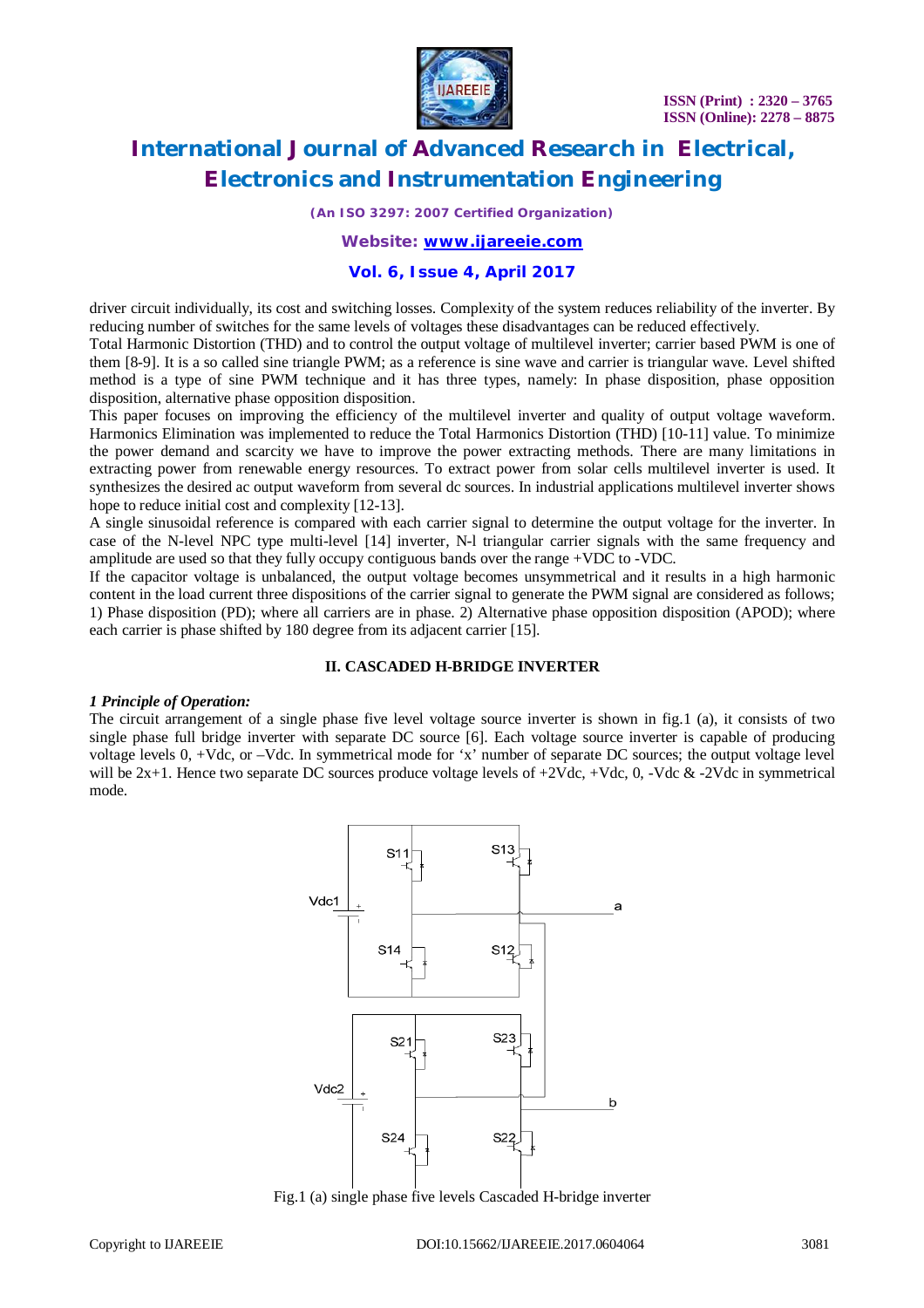

*(An ISO 3297: 2007 Certified Organization) Website: [www.ijareeie.com](http://www.ijareeie.com)*

**Vol. 6, Issue 4, April 2017**



Fig.1 (b) three phase circuit arrangement for five level in star configuration.

The Cascaded H-bridge is basically of two types:

*a) Symmetrical CMLI***:** if Vdc1=Vdc2, The output voltage of the inverter is the sum of the each inverter's phase voltage i.e.  $Vab = Vao+Vbo$ . All the possible combination of switching sequence for five levels is shown in Table I, where '1' shows conducting state of a shown in Table I, where '1' shows conducting state of a switch and '0' shows non-conducting state of the switch. For 5-level inverter the phase output voltage for resistive load is shown in fig. 3.1 (c). TABLE I

| TABLE I |                                |                    |                                               |                                       |  |  |  |
|---------|--------------------------------|--------------------|-----------------------------------------------|---------------------------------------|--|--|--|
| Vab     | S11                            | S12                | S21                                           | S22                                   |  |  |  |
| 2Vdc    | 1                              | $\bf{0}$           |                                               | 0                                     |  |  |  |
| Vdc     | $\bf{0}$                       | 0<br>0<br>$\bf{0}$ | 0<br>1                                        | 1<br>$\bf{0}$<br>$\bf{0}$<br>$\bf{0}$ |  |  |  |
| 0       | 0                              | 0                  | 0                                             | 0                                     |  |  |  |
| -Vdc    | 0<br>$\bf{0}$<br>1<br>$\bf{0}$ | $\bf{0}$           | 1<br>$\bf{0}$<br>$\bf{0}$<br>$\boldsymbol{0}$ | 1<br>0<br>1<br>1                      |  |  |  |
| $-2Vdc$ | $\bf{0}$                       | 1                  | 1                                             | $\bf{0}$                              |  |  |  |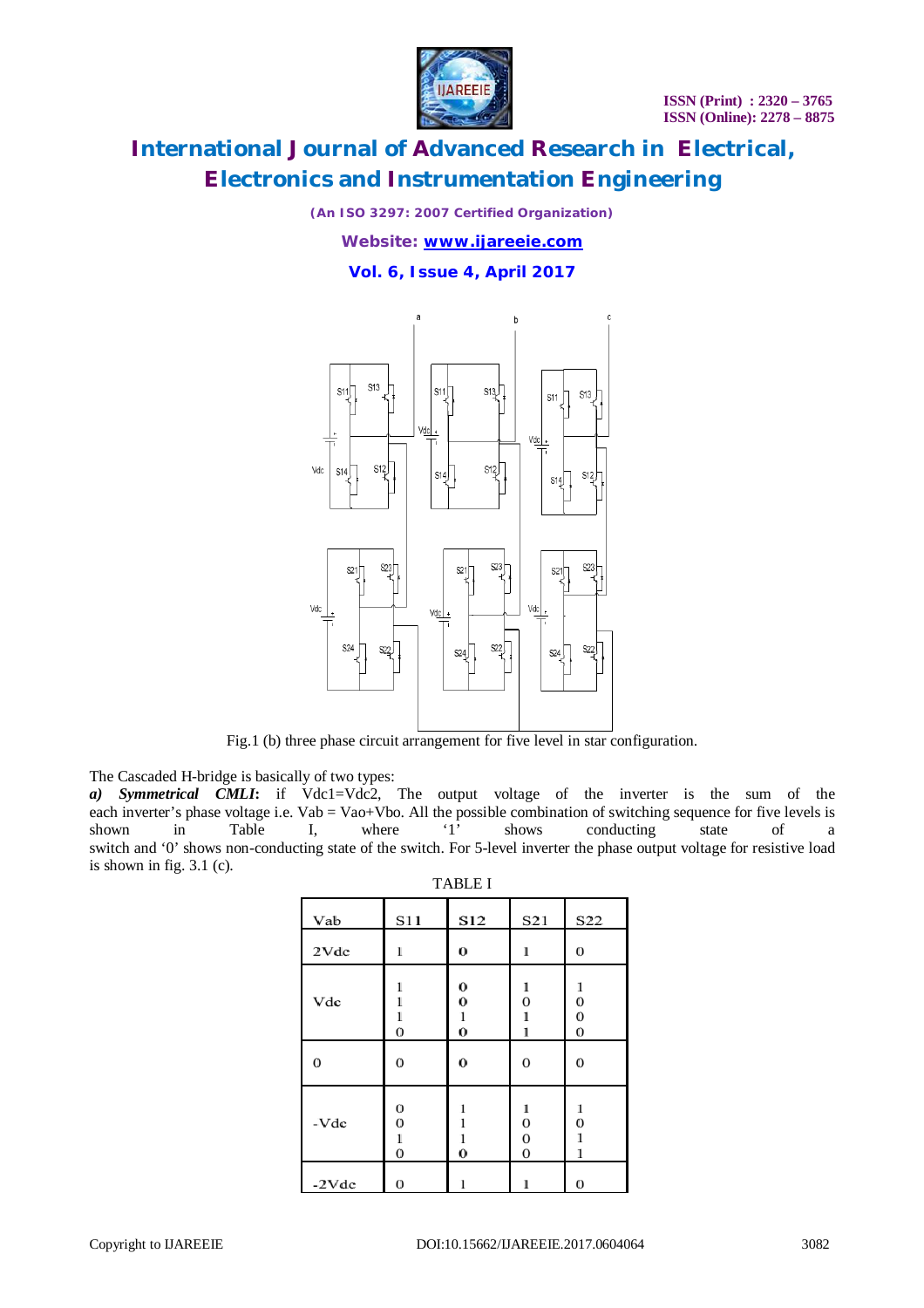

*(An ISO 3297: 2007 Certified Organization) Website: [www.ijareeie.com](http://www.ijareeie.com)* **Vol. 6, Issue 4, April 2017**



Fig.1 (c) output voltage of five level inverter.

*b) Asymmetrical CMLI:* if Vdc1≠Vdc2; then by using the fig.1 (a) seven levels of voltage can be produced if Vdc1=2Vdc2 in asymmetrical mode [19]. The switching transition for seven levels asymmetrical inverters is shown in Table II.

| TABLE II |          |                 |                 |          |          |  |  |
|----------|----------|-----------------|-----------------|----------|----------|--|--|
| Sl.      | S11      | S <sub>12</sub> | S <sub>21</sub> | S22      | Vab      |  |  |
| No       |          |                 |                 |          |          |  |  |
| 01.      |          | $\bf{0}$        | $\theta$        | $\theta$ | 3Vdc     |  |  |
| 02.      |          | 0               | $\theta$        |          | 2Vdc     |  |  |
| 03.      | $\Omega$ | 0               |                 | $\theta$ | Vdc      |  |  |
| 04.      | 0        | 0               | $\theta$        | $\theta$ | $\Omega$ |  |  |
| 05.      | $\Omega$ | 0               | $\theta$        |          | -Vdc     |  |  |
| 06.      | $\Omega$ |                 |                 | $\theta$ | $-2Vdc$  |  |  |
| 07.      | $\Omega$ |                 | $\theta$        | $\theta$ | $-3$ Vdc |  |  |

 $T_{\rm T}$ 

In achieving higher voltage levels the asymmetrical configuration has certain limitations such as tedious calculation of switching transition, loss of modularity and modulation index restrictions. In this paper further symmetrical mode has considered.

#### *2Applications*

• Industry up-to multi-MW range in Tractions and Naval systems.

• High Power Propulsion systems.

• STATCOM, FACTS, UPFC Active power filters, etc. • A Green Energy source with Photo Voltaic cells. Storage battery charger where high power and efficient energy conversion are required with improved power quality.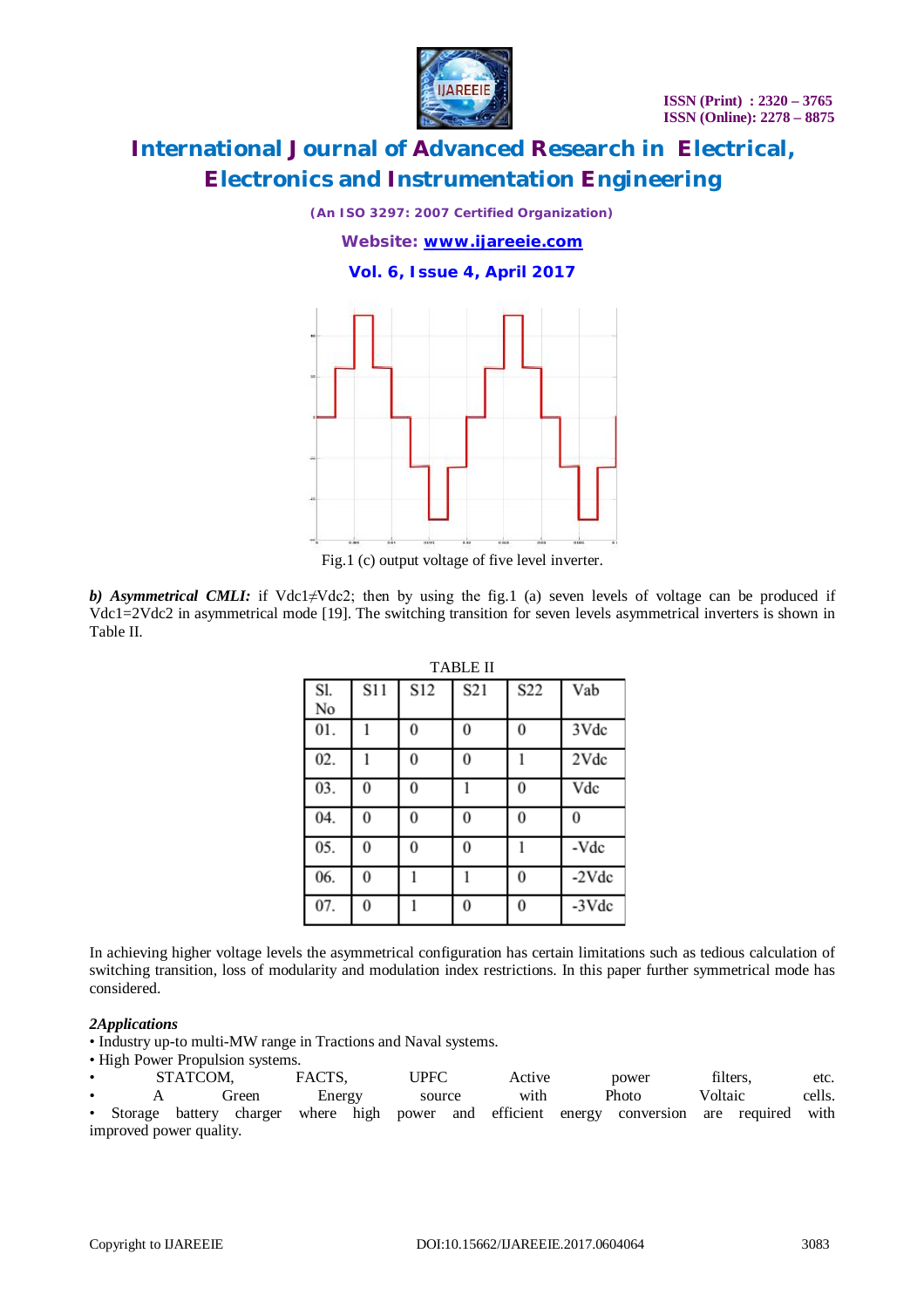

*(An ISO 3297: 2007 Certified Organization)*

*Website: [www.ijareeie.com](http://www.ijareeie.com)*

**Vol. 6, Issue 4, April 2017**

#### **III. PWM STRATEGY**

Among the various methods of PWM, level-shift PWM technique is used to simulate the above mentioned levels [11]. Level-shift PWM is of three types:

#### *a) Phase Opposition Disposition (POD):*

In this category of level shift PWM technique modulating signal above the reference (zero) line is 180 degrees out of phase with modulating carrier signals below the reference line.



Fig.2 Phase opposition disposition level shift PWM

*b) In Phase Disposition (PD):* in this technique all the modulating signals are in phase, and a sinusoidal reference signal is continuously compared to producing the gating signals



Fig.3 in Phase Disposition level shift PWM

*c) Alternative Phase Opposition Disposition (APOD):* in this PWM each modulating carrier is 180 degrees out of phase with its adjacent neighbor carriers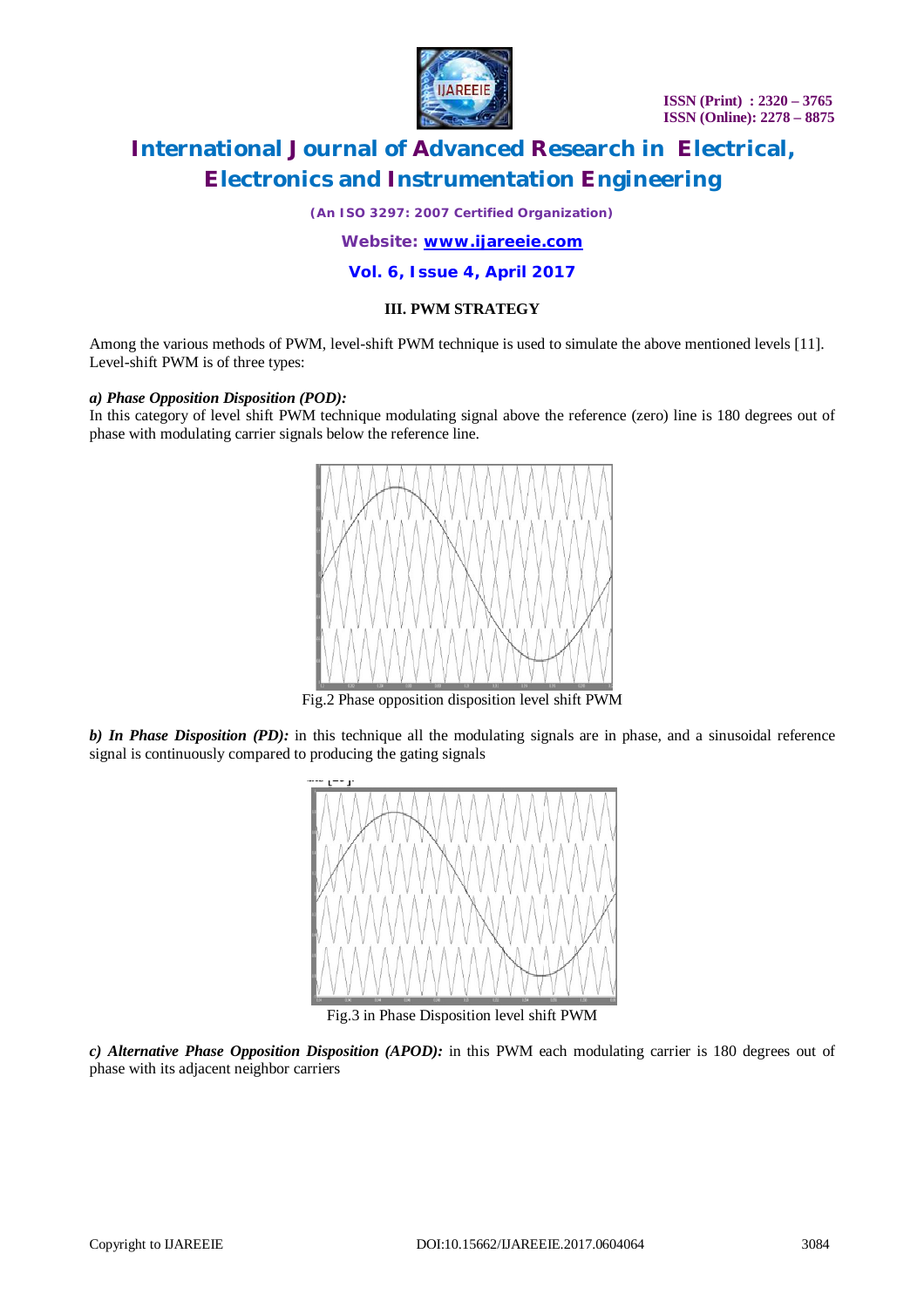**ISSN (Print) : 2320 – 3765 ISSN (Online): 2278 – 8875**



### **International Journal of Advanced Research in Electrical, Electronics and Instrumentation Engineering**

*(An ISO 3297: 2007 Certified Organization) Website: [www.ijareeie.com](http://www.ijareeie.com)* **Vol. 6, Issue 4, April 2017**



Fig. 4 Alternative POD level shifts PWM

#### **IV. A PHOTOVOLTAIC SYSTEM**

A photovoltaic system, converts the light received from the sun into electric energy. In this system, semi conductive materials are used in the construction of solar cells, which transform the self contained energy of photons into electricity, when they are exposed to sun light. The cells are placed in an array that is either fixed or moving to keep tracking the sun in order to generate the maximum power [9]. These systems are environmental friendly without any kind of emission, easy to use, with simple designs and it does not require any other fuel than solar light. On the other hand, they need large spaces and the initial cost is high.

PV array are formed by combine no of solar cell in series and in parallel. A simple solar cell equivalent circuit model is shown in figure. To enhance the performance or rating no of cell are combine. Solar cell are connected in series to provide greater output voltage and combined in parallel to increase the current. Hence a particular PV array is the combination of several PV module connected in series and parallel. A module is the combination of no of solar cells connected in series and parallel.

The photovoltaic system converts sunlight directly to electricity without having any disastrous effect on our environment. The basic segment of PV array is PV cell, which is just a simple p-n junction device. The manifests the equivalent circuit of PV cell. Equivalent circuit has a current source (photocurrent), a diode parallel to it, a resistor in series describing an internal resistance to the flow of current and a shunt resistance which expresses a leakage current. The current supplied to the load can be given as.



Fig 5 Equivalent circuit of Single diode modal of a solar cell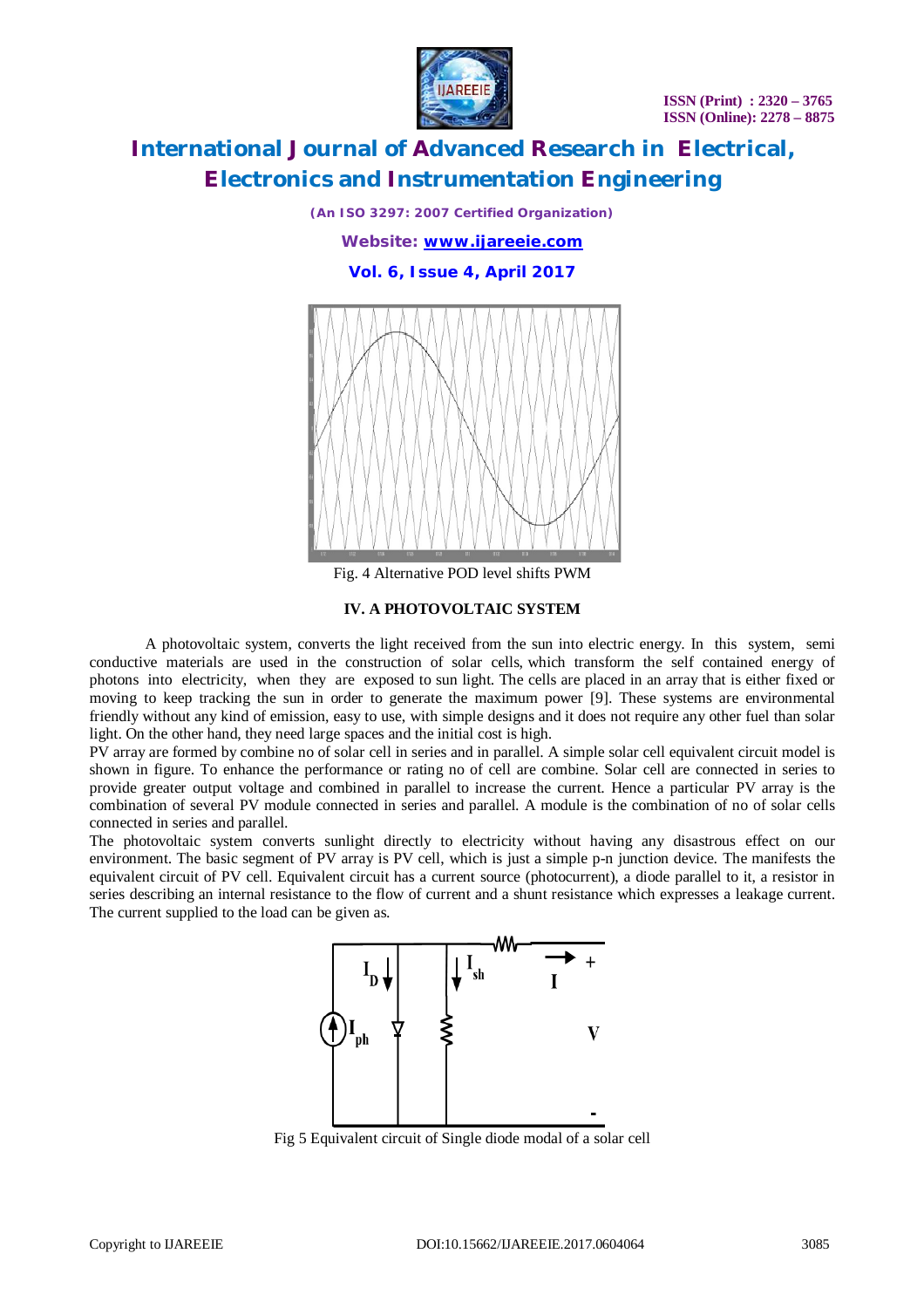

*(An ISO 3297: 2007 Certified Organization)*

*Website: [www.ijareeie.com](http://www.ijareeie.com)*

**Vol. 6, Issue 4, April 2017**

$$
I = I_{\text{PV}} - I_o \left[ \exp\left(\frac{V + IR_s}{aV_T}\right) - 1 \right] - \left(\frac{V + IR_s}{R_p}\right)
$$

Where

*IPV*–Photocurrent current,

*IO*–diode's Reverse saturation current,

*V*–Voltage across the diode,

*a*– Ideality factor

VT –Thermal voltage

Rs – Series resistance Rp –Shunt resistance



Fig.6 V-I & P-V Characteristics of a 36w PV module

#### **The Effect of Different Solar Irradiation**

The Voltage vs Power characteristics and Voltage vs Current characteristics of a solar cell are mainly dependents upon the solar irradiation. If there is change in the environmental condition then the solar irradiation level change which results different maximum power. So maximum power point tracking algorithm are used to maintain the maximum power constant if there is any change in the solar irradiation level. If the solar irradiation level is higher, then the input to the solar sell is more which results more magnitude of the power with the same voltage value. Also when there is increase in the solar irradiation the open circuit voltage increases. Because, when there is more solar light fall on the solar cell, with higher excitation energy the electrons are supplied, they increase the mobility level of electron and more power is generated.



#### **V. MATLAB/SIMULINK RESULTS**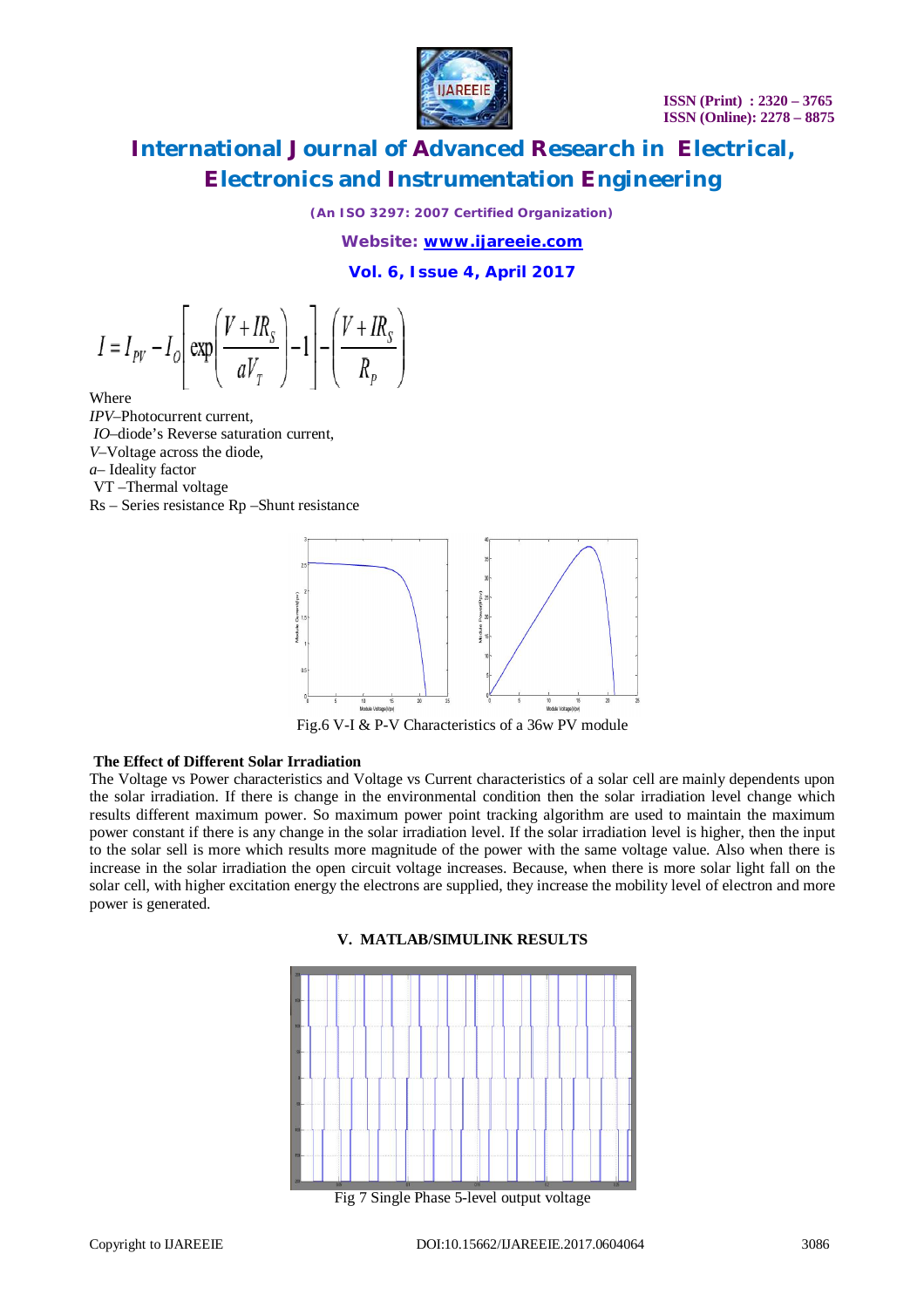**ISSN (Print) : 2320 – 3765 ISSN (Online): 2278 – 8875**



# **International Journal of Advanced Research in Electrical, Electronics and Instrumentation Engineering**

*(An ISO 3297: 2007 Certified Organization)*



Fig 10 Single Phase 11-level output voltage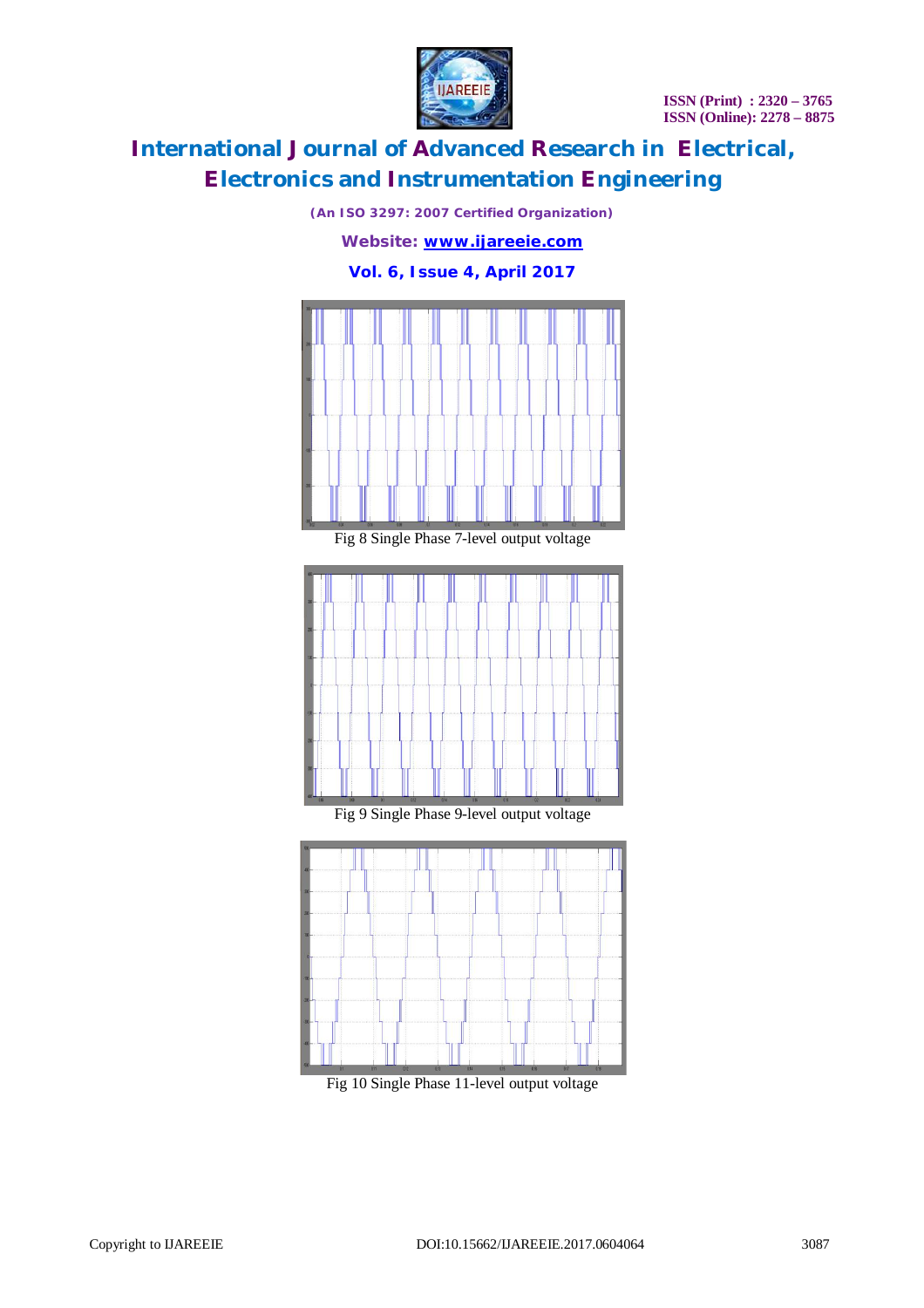**ISSN (Print) : 2320 – 3765 ISSN (Online): 2278 – 8875**



# **International Journal of Advanced Research in Electrical, Electronics and Instrumentation Engineering**

*(An ISO 3297: 2007 Certified Organization) Website: [www.ijareeie.com](http://www.ijareeie.com)* **Vol. 6, Issue 4, April 2017**



Fig 11 Single Phase 13-level output voltage



Fig 12 Single Phase 21-level output voltage



Fig 13 Single phase 5-level FFT analysis using PD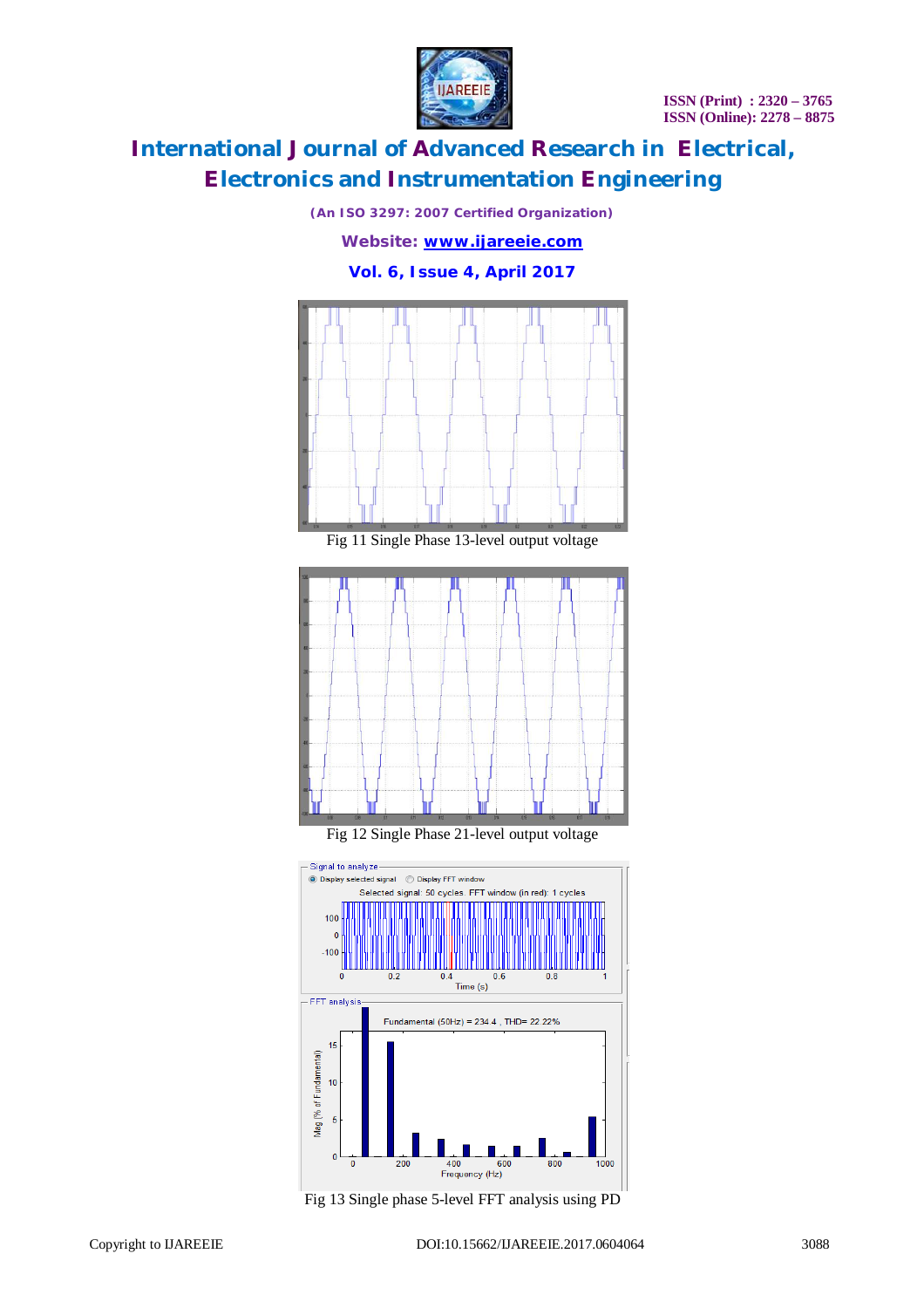

*(An ISO 3297: 2007 Certified Organization)*

*Website: [www.ijareeie.com](http://www.ijareeie.com)*

**Vol. 6, Issue 4, April 2017**







Fig 15 Single phase 9-level FFT analysis using PD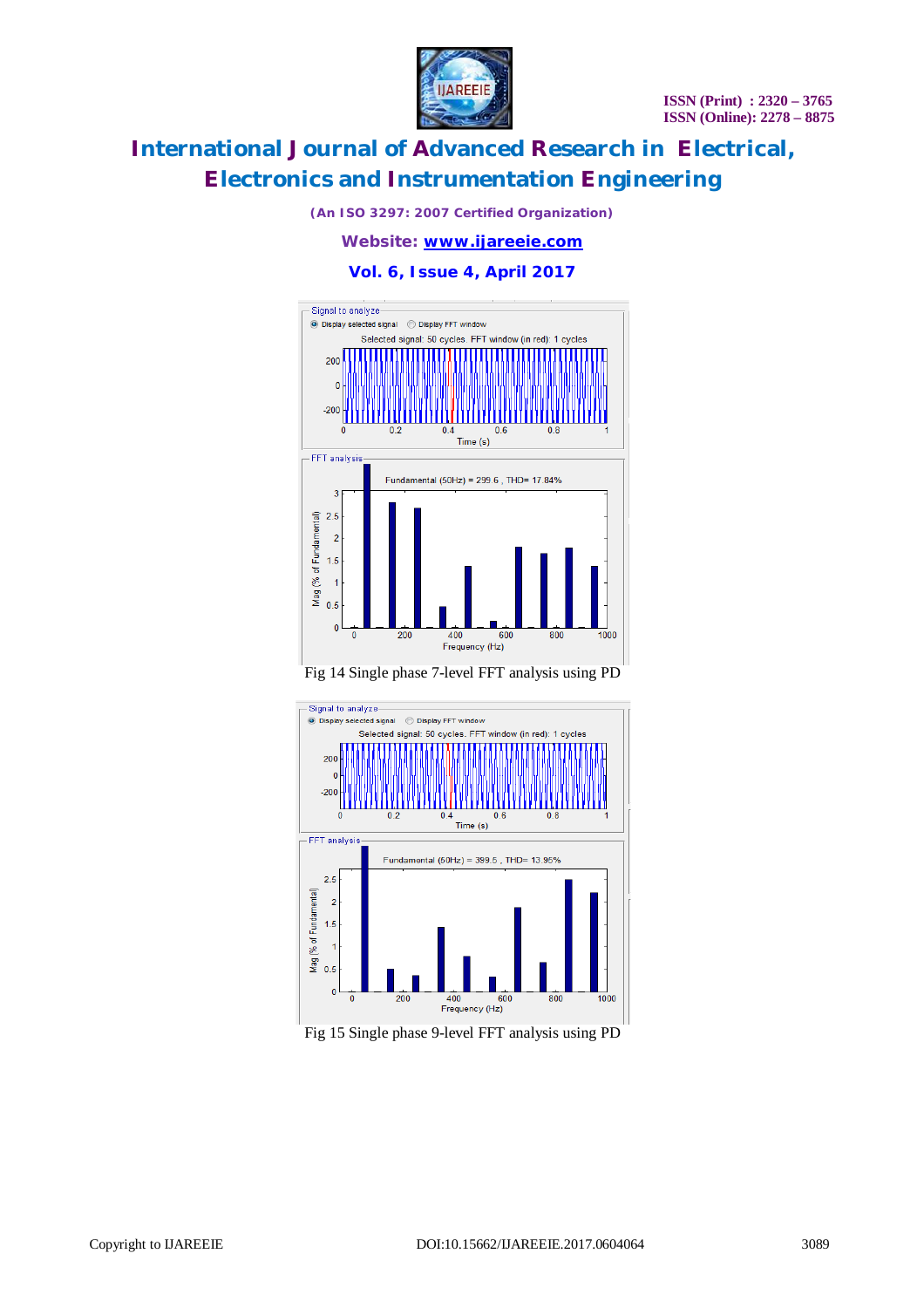

*(An ISO 3297: 2007 Certified Organization)*

*Website: [www.ijareeie.com](http://www.ijareeie.com)*

**Vol. 6, Issue 4, April 2017**



Fig 16 Single phase 11-level FFT analysis using PD



Fig 17 Single phase 13-level FFT analysis using PD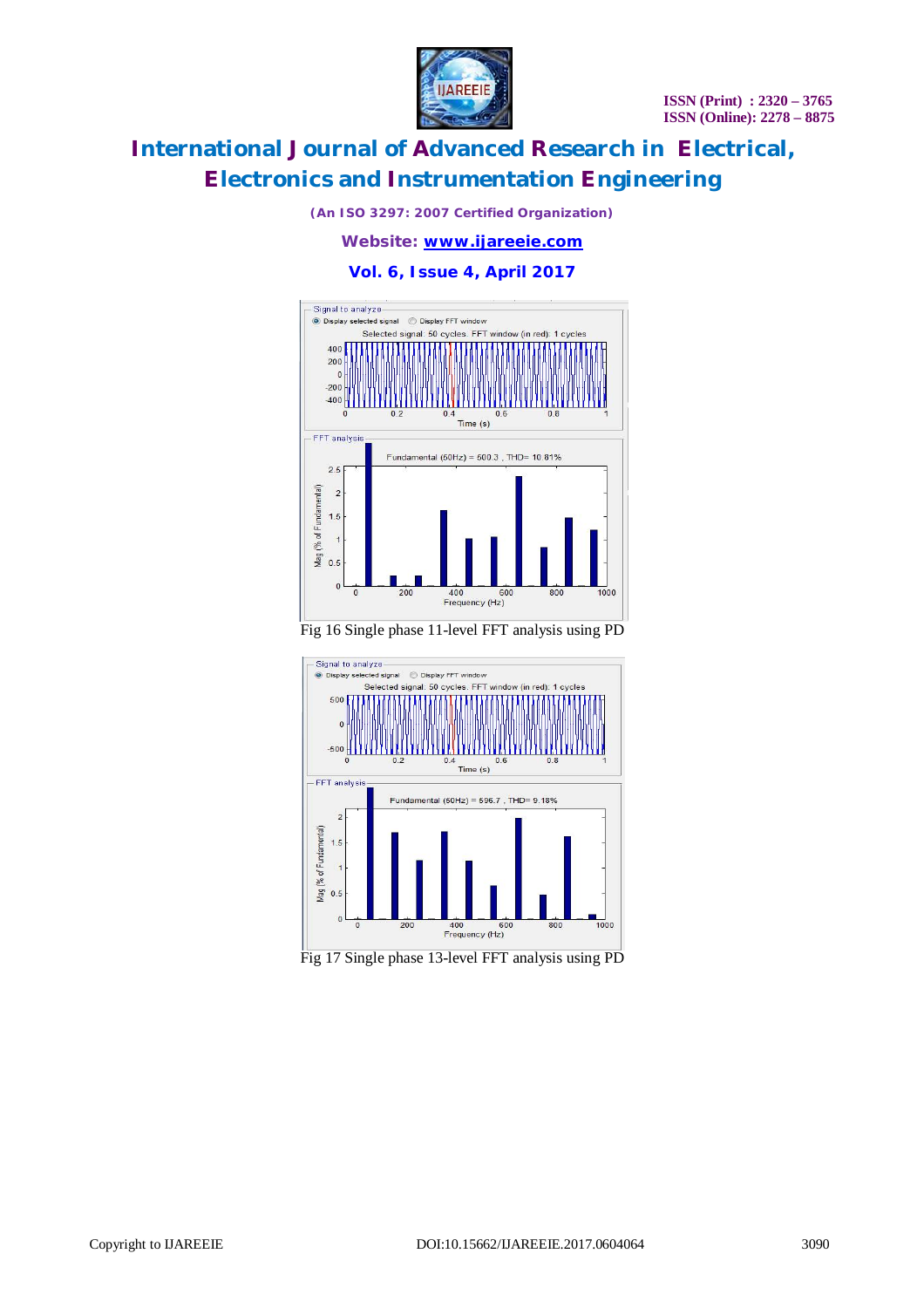

*(An ISO 3297: 2007 Certified Organization)*

#### *Website: [www.ijareeie.com](http://www.ijareeie.com)*

**Vol. 6, Issue 4, April 2017**



Fig 18 Single phase 21-level FFT analysis using PD



Fig 19 Single Phase 7-level output voltage with PV

#### **VI. CONCLUSION**

Multilevel inverters offer improved output waveforms and lower THD. This paper has presented PWM switching scheme for the proposed multilevel inverter. It utilizes reference signals and a triangular carrier signal to generate PWM switching signals. The behavior of the proposed multilevel inverter was analyzed in detail. Symmetrical multilevel inverter topology has been proposed in this paper. From the theoretical discussion and simulation results we can come to conclude that the results of output voltage and current obtain from different levels of cascaded H-bridge Inverter Using Phase-Shifted PWM Technique are very close to fundamental. So, harmonic contains will be very less. Compare to other MLI topology cascaded bridge MLI become an effective and practical solution for increasing power and reducing harmonics of ac waveforms. The objective of work was to implement all the level-shift PWM method to symmetrical cascaded H-bridge inverter. Their Fourier analysis of THD has been studied at different carrier frequencies and at different voltage levels. For this 5-level, 7-level, 9-level, 11-level, 13-level and 21-levels of voltage has been simulated. Their corresponding FFT analysis has done for resistive load.